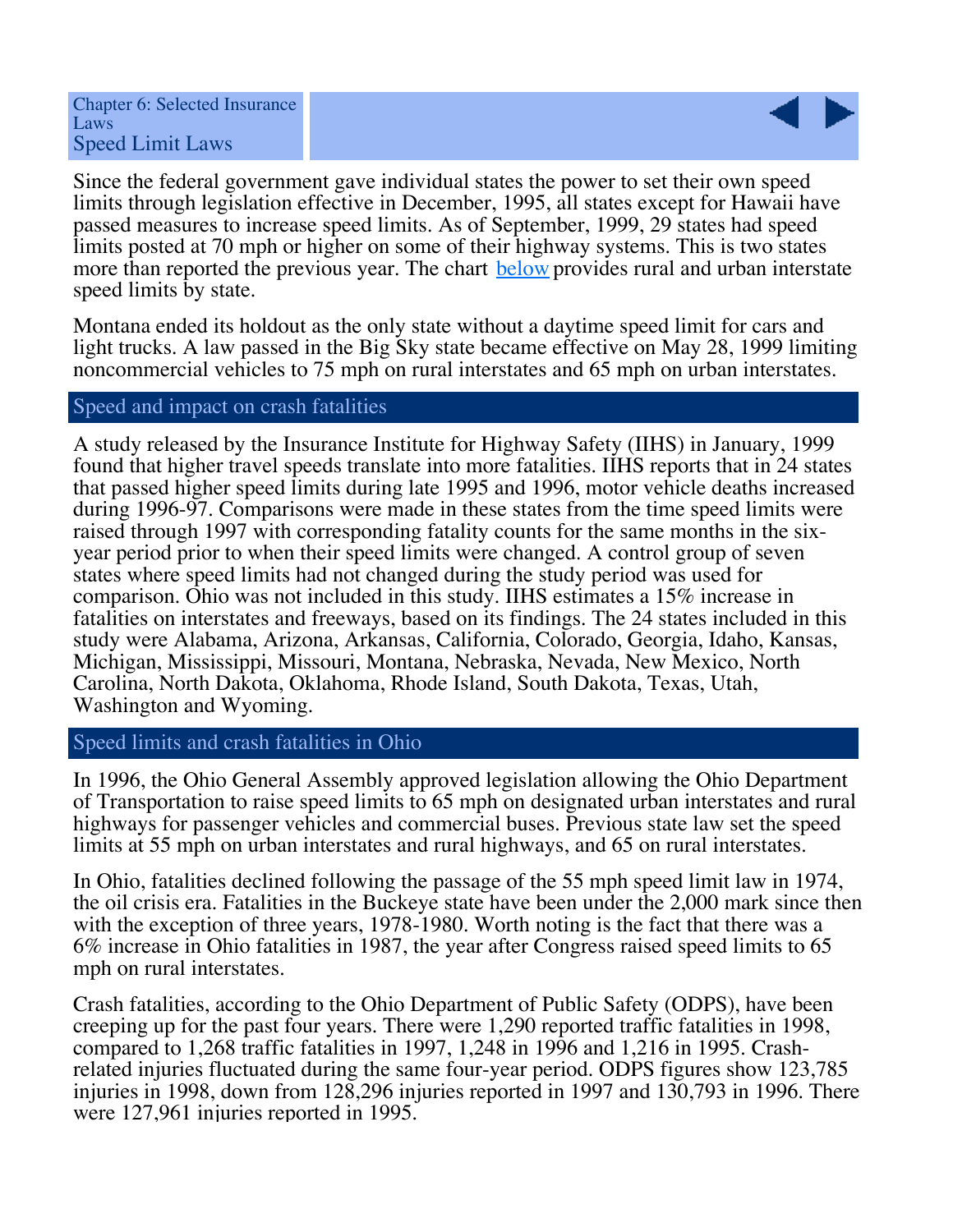The chart **below** provides a summary of Ohio's speed limit laws since the first one was established in  $1908$ .



A 1999 survey conducted by the Ohio Highway Patrol shows that the average speed of cars and trucks on Ohio interstate highways ranges from 70-80 mph. Speed continues to be the leading contributor to crashes in the Buckeye state.

State Maximum Speed Limits (For passenger vehicles as of September, 1999)

were  $\frac{1}{2}$  in  $\frac{1}{2}$  in  $\frac{1}{2}$  in  $\frac{1}{2}$  in  $\frac{1}{2}$  in  $\frac{1}{2}$ 

| <b>State</b>    | Rural<br>Interstate<br><b>Speed Limit</b> | Urban<br>Interstate<br><b>Speed Limit</b> | <b>State</b>            | Rural<br>Interstate<br>Speed<br>Limit | Urban<br>Interstate<br><b>Speed Limit</b> |
|-----------------|-------------------------------------------|-------------------------------------------|-------------------------|---------------------------------------|-------------------------------------------|
| Alabama         | 70                                        | 70                                        | Montana                 | 75                                    | 65                                        |
| Alaska          | 65                                        | 55                                        |                         | $(trucks-65)$                         |                                           |
| Arizona         | 75                                        | 55                                        | Nebraska                | 75                                    | 65                                        |
| <b>Arkansas</b> | 70                                        | 55                                        | Nevada                  | 75                                    | 65                                        |
|                 | $(trucks-65)$                             |                                           | <b>New</b><br>Hampshire | 65                                    | 65                                        |
| California      | 70                                        | 65                                        | New Jersey              | 65                                    | 55                                        |
|                 | $(trucks-55)$                             |                                           | New Mexico              | 75                                    | 55                                        |
| Colorado        | 75                                        | 65                                        | New York                | 65                                    | 65                                        |
| Connecticut     | 65                                        | 55                                        | North<br>Carolina       | 70                                    | 65                                        |
| Delaware        | 65                                        | 55                                        | North Dakota            | 70                                    | 55                                        |
| D.C.            | <b>NA</b>                                 | 55                                        | Ohio                    | 65                                    | 65                                        |
| Florida         | 70                                        | 65                                        | $(trueks-55)$           |                                       |                                           |
| Georgia         | 70                                        | 65                                        | Oklahoma                | 75                                    | 70                                        |
| Hawaii          | 55                                        | 50                                        | Oregon                  | 65                                    | 55                                        |
| Idaho           | 75                                        | 65                                        | $(trucks-55)$           |                                       |                                           |
|                 |                                           |                                           |                         |                                       |                                           |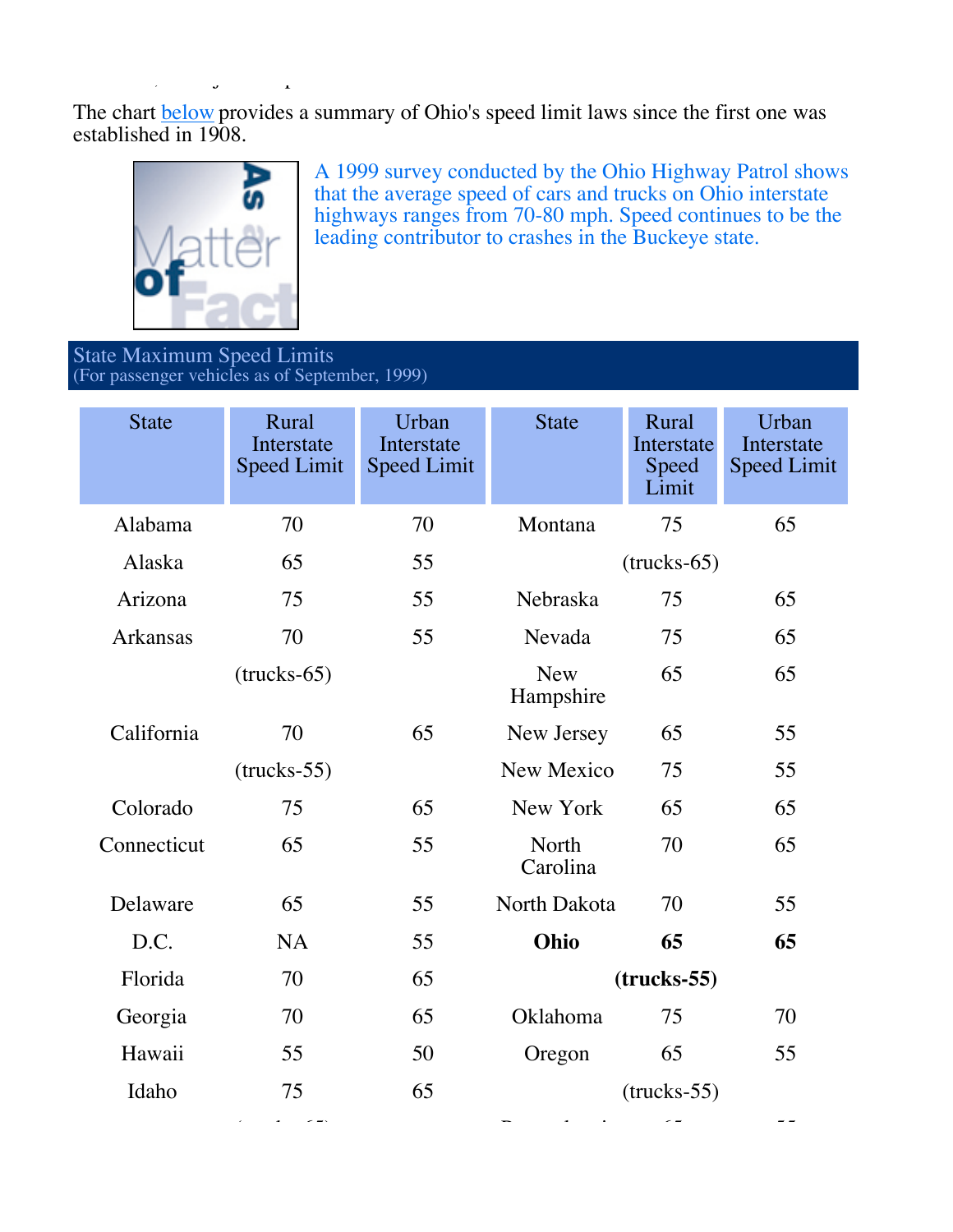|               | $(trucks-65)$        |    | Pennsylvania         | 65 | 55 |
|---------------|----------------------|----|----------------------|----|----|
| Illinois      | 65                   | 55 | Rhode Island         | 65 | 55 |
|               | $(\text{trucks-60})$ |    | South<br>Carolina    | 70 | 70 |
| Indiana       | 65                   | 55 | South Dakota         | 75 | 65 |
|               | $(\text{trucks-60})$ |    | Tennessee            | 70 | 65 |
| Iowa          | 65                   | 55 | Texas<br>70          |    | 70 |
| Kansas        | 70                   | 70 | Utah<br>75           |    | 65 |
| Kentucky      | 65                   | 55 | 65<br>Vermont        |    | 55 |
| Louisiana     | 70                   | 55 | Virgina              | 65 | 55 |
| Maine         | 65                   | 55 | Washington<br>70     |    | 60 |
| Maryland      | 65                   | 60 | $(\text{trucks-60})$ |    |    |
| Massachusetts | 65                   | 65 | West Virginia<br>70  |    | 55 |
| Michigan      | 70                   | 65 | Wisconsin            | 65 | 65 |
|               | $(trucks-55)$        |    | Wyoming              | 75 | 60 |
| Minnesota     | 70                   | 65 |                      |    |    |
| Mississippi   | 70                   | 70 |                      |    |    |
| Missouri      | 70                   | 60 |                      |    |    |

## NA=Not Applicable Source: Insurance Institute for Highway Safety



Based on reports from 12 state traffic authorities, exceeding the posted speed limit or driving at an unsafe speed was the most common error cited in fatal crashes, accounting for 60% of fatal crashes.

(National Safety Council, Injury Facts, 1999 edition)

## History of Ohio's Speed Limit Laws

1908 The first speed limit was 20 mph outside municipalities, 8 mph inside municipalities

1926 35 mph